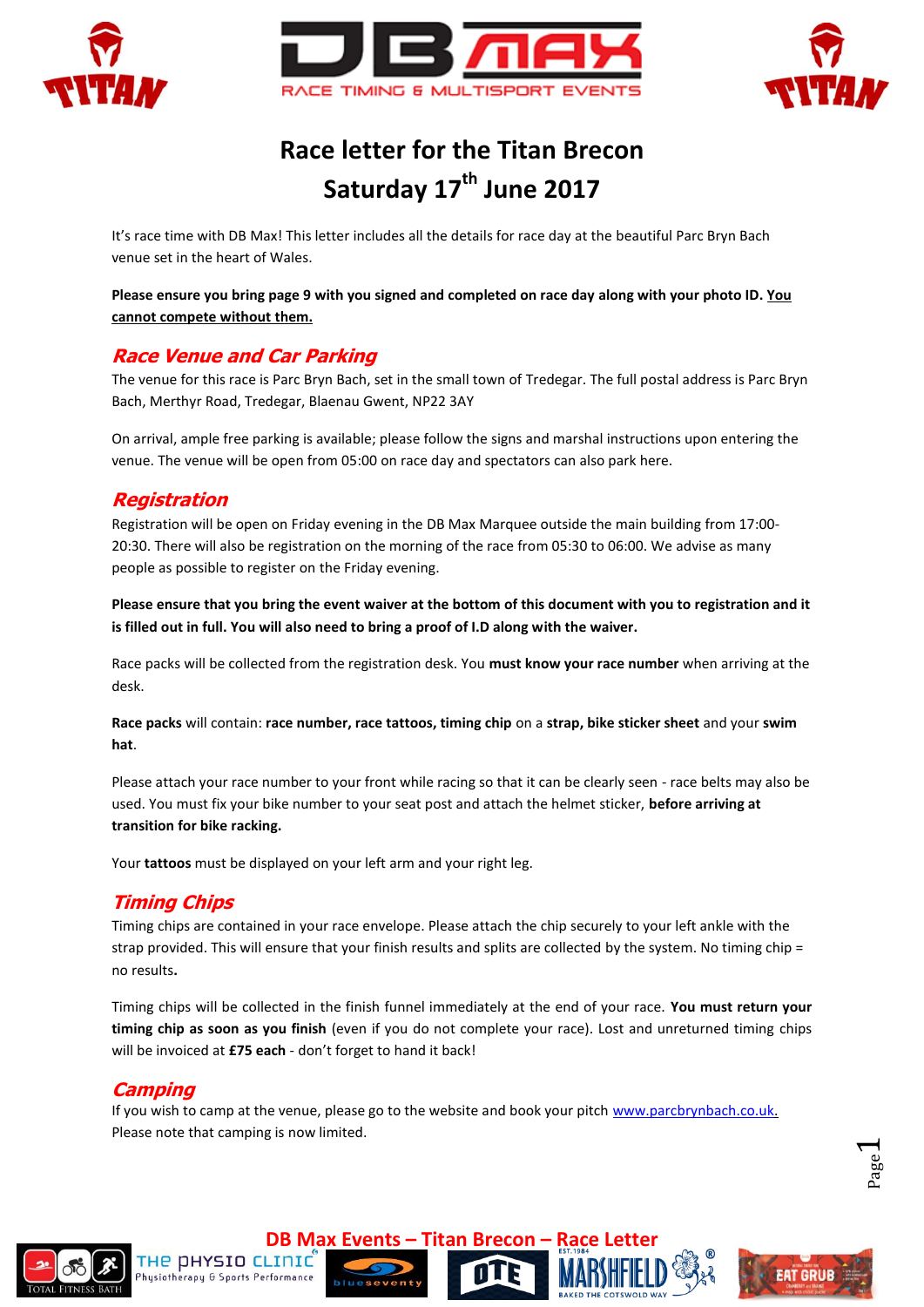



# **Race Day Schedule**

Friday 17:00-20:30 – Registration

Saturday 05:00 – Car Park opens 05:10 – Transition opens 05:30 – Last minute registration opens 06:00 – Last minute registration closes 06:40 – Transition closes 06:50 – Pre race briefing at transition area 07:00 – Race start 15:30 – Course closes 15:45 - Presentation

## **Race Instructions & Rules**

Please ensure that you attend your compulsory race briefing on the day - failure to attend means you will not be able to race. Information on the course and any race specific rules relative to your safety and that of others will be outlined at the briefings.

Please also read our referee's notes at the bottom of this welcome letter. The race is non-drafting and motorbike referees will be policing this rule.

Your DB Max race referee will be Mike Newman. Your Moto referees are Roy Gutteridge and Nigel Hitchings.

#### **Transition Area**

Please ensure that when you arrive at transition to rack your bike, **your bike and helmet are clearly labelled and your helmet is on your head and firmly fastened.**

Your bike must be racked in the space corresponding to your official race number. When racking your bike, please show consideration to other competitors. Boxes are no longer permitted in transition and only a small rucksack is permitted for your kit. There is no cycling allowed in the transition area at any time. Please be set up in transition **at least 30 minutes** prior to the race start. Transition will close at 06:30.

After racing, you will only be able to collect your bike from transition if you have your bib number. Please familiarise yourself with transition before racing. A map of the transition layout is below.













Page  $\sim$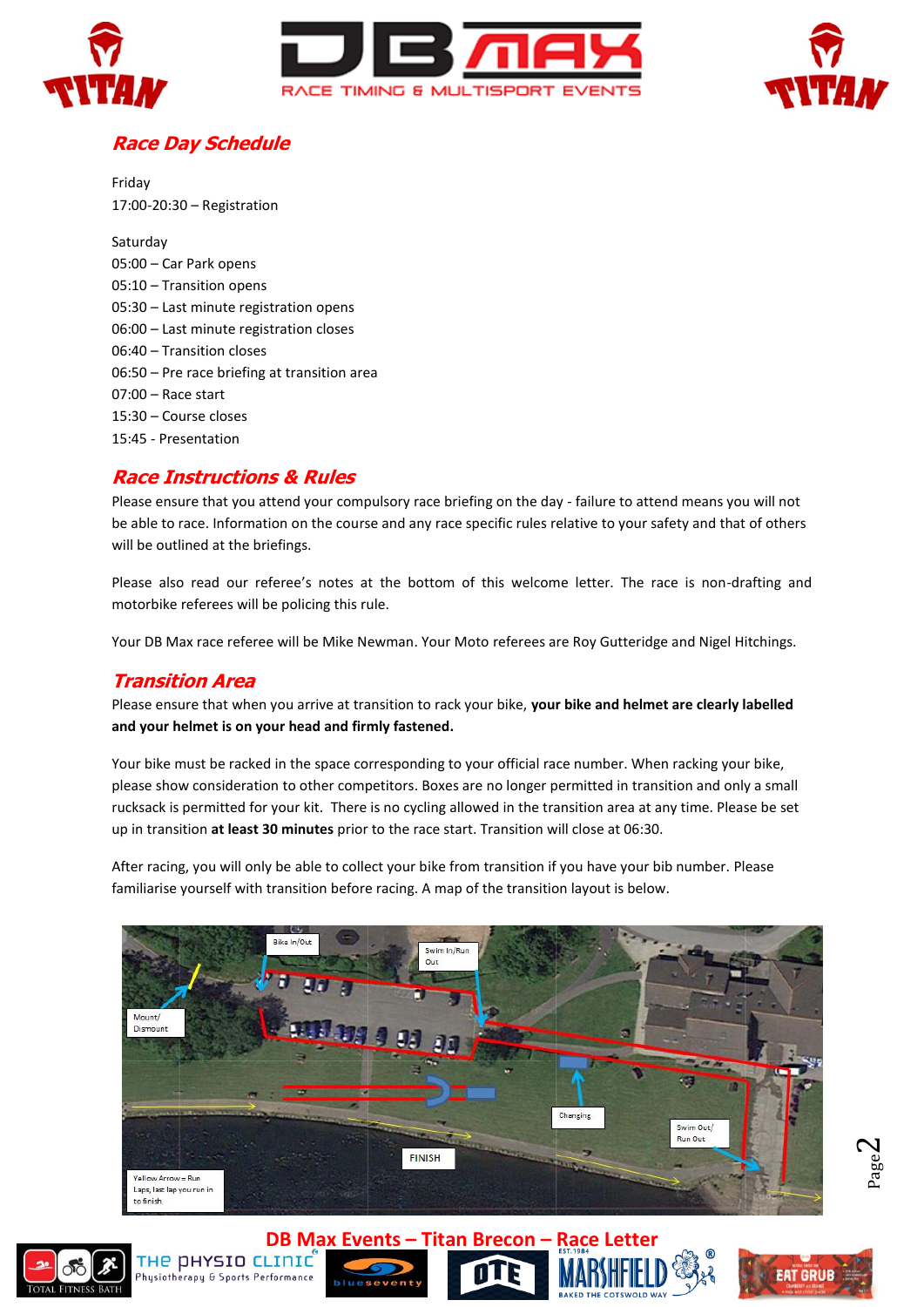





#### **Cut Off Times**

As with most middle distance races there will be cut off times for each section of the course. These will be managed responsibly and with a sensible approach. If you are close to the cut off you may be allowed to continue. If we feel you are too far away, or not in a fit state to continue, you will be pulled from the race.

**Swim Cut Off – 08:30**

**Bike Cut Off – 13:00**

**Run Cut Off – 15:30**

#### **Swim**

The swim takes place in the lake at Parc Bryn Bach and will be two laps of 950 metres per lap. At the end of each lap there will be an Aussie exit where your lap time will be recorded. The lake temperature is currently approximately 15 degrees Celsius so the swim will be wetsuit compulsory. You must wear the swim hat issued to you at registration.

There will be appropriate safety cover provided by Parc Bryn Bach throughout the swim. If at any time you get into trouble during the swim, please roll on to your back and raise your hand in the air. A rescue kayak will then approach you and perform a rescue. Please follow the instructions from the kayaker at all times.

#### **Bike Route**

The bike is an out and back with a loop at the halfway point. There are several big climbs on route, with a big climb at the start and at the end. Please ensure you are fully prepared for the route and familiarise yourself with it **[here](http://gb.mapometer.com/cycling/route_3886563.html)**. When riding across the moors, please ride sensibly and be aware of the local wildlife as ponies and sheep run free in the area. There are also a number of cattle grids on the moors - please take care going over these and do not turn your handlebars. Appropriate turns are marshalled and the route is fully signed. Please note that the route is not traffic free and will be being used by motorists. It is your responsibility to adhere to the highway code at all times and follow any instructions from marshals.

#### **Bike Route Rules**

There are certain rules you must follow when on the bike route.

- You must not draft during the event (see diagram and rules on drafting below).
- Helmets MUST be worn at all times whilst you are in contact with your bike, including in transition.
- Your transition area must be kept tidy at all times and you must rack in the area allocated to you.
- At no time are you allowed to drop litter.
- All gels must have your race number written on them.

## **Bike Support**

BikeFit Yeovil will be providing support around the course in the event of breakdown and will be at the venue to help with any problems with your bike. However, bike maintenance is your responsibility, so please bring spares for your bike and do not rely solely on the bike support.











Page  $\infty$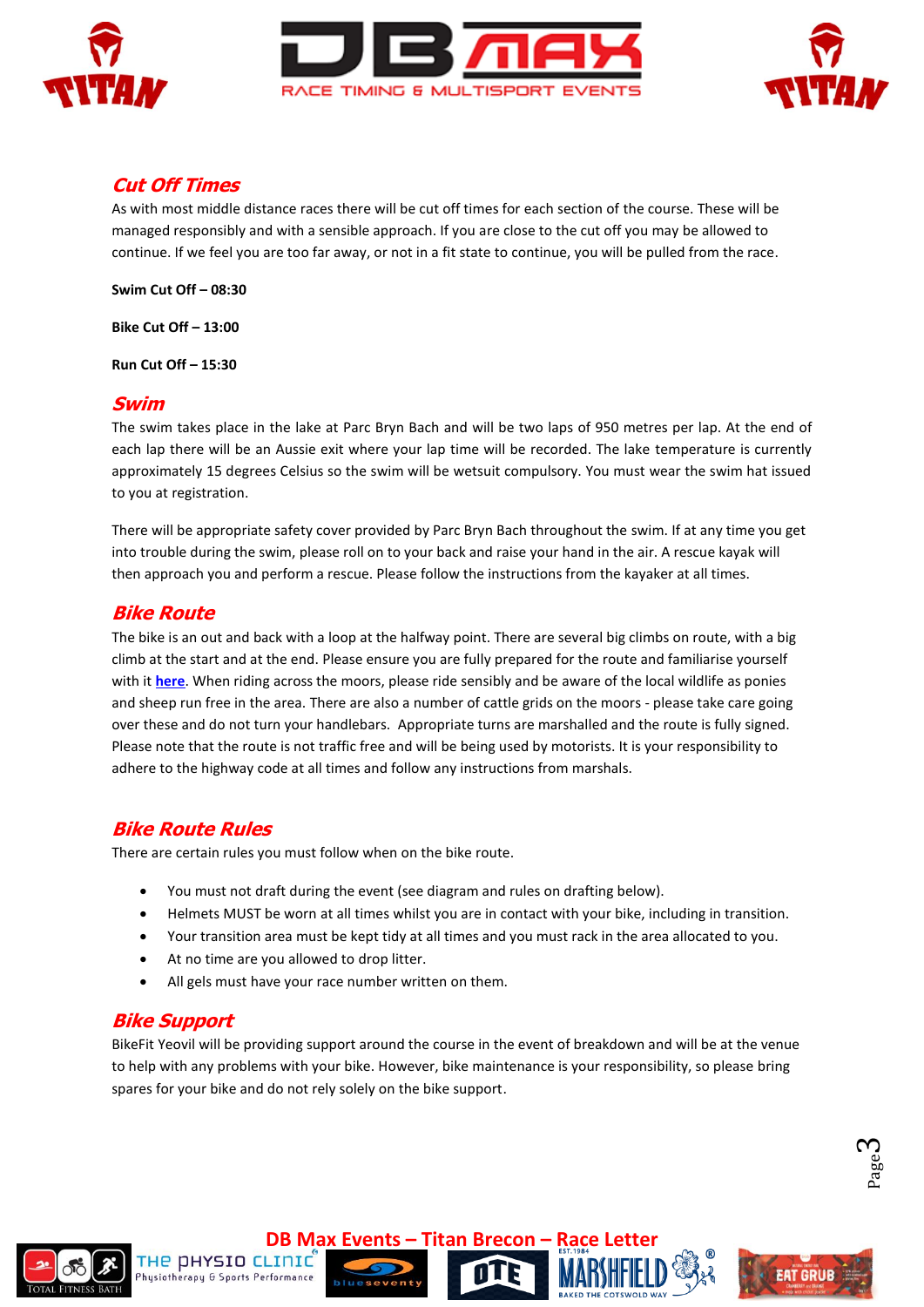





## **Bike Feed Station**

There will be feed stations based both on the bike and run sections of the course. The bike course will have two aid stations at approximately 17 and 42 miles, just before and just after Pencelli. These will hold **[OTE](https://www.otesports.co.uk/product-category/drinks/energy-drinks/)** energy drinks, water, chunks of flap jacks provided by **[Marshfield Bakery](http://www.marshfieldbakery.co.uk/)** and various jelly babies and sweets. Please do not litter in the area - if you are throwing away old bottles before picking up new, please dispose of them close to the feed stations.

#### **Run Route**

The run route is three laps of the park starting with a loop round the lake before an out and back section round the golf club. The route involves running up several hills so be ready for them. Be aware that you run across the top of the golf course, which may be being used by golfers. There are also free roaming animals in the area, so lookout for stray cows…! Please familiarise yourself with the route **[here](http://gb.mapometer.com/running/route_3703131.html)**.

#### **Run Feed Station**

The run will have two feed stations per lap at the turn point and near the finish. These will stock flat coke, water, chunks of flap jacks provided by **[Marshfield Bakery](http://www.marshfieldbakery.co.uk/)**, bananas and also a selection of sweets and peanuts.

## **Presentations and Awards**

Presentations will take place shortly after the last finisher has completed the race in the main building at Parc Bryn Bach. This will be at approximately 15:45.

Awards will be presented as follows:

Male Overall:  $1<sup>st</sup>$ ,  $2<sup>nd</sup>$  and  $3<sup>rd</sup>$ Female Overall:  $1<sup>st</sup>$ ,  $2<sup>nd</sup>$  and  $3<sup>rd</sup>$ Male and Female Vet 40: 1st Male and Female SupVet 50: 1st Male and Female SupVet60+: 1st Fastest Swim: Male and Female King and Queen of the Mountain (fastest up the Iron Mountain): Male and Female Fastest Half Marathon Split: Male and Female

## **Refreshments**

Refreshments are available within the main building at Parc Bryn Bach. Take your race number inside for a discounted meal after the race**.** Toilets and showers will be available for all competitors inside the main building. The bar will also be open all day.

The evening before the event, the venue is also offering a discounted meal for competitors (pasta etc.).

## **Sponsors**

We would like to thank our sponsor **[blueseventy,](https://www.blueseventy.co.uk/) [OTE,](https://www.otesports.co.uk/product-category/drinks/energy-drinks/) [Eat Grub](http://www.eatgrub.co.uk/)** and **[Marshfield Bakery](http://www.marshfieldbakery.co.uk/)** who are providing nutrition for today's race as well as throughout the DB Max race season. We would also like to thank our retail partner **[Total Fitness Bath](https://totalfitnessbath.co.uk/)** and our massage partner **[The Physio Clinic](https://www.thephysioclinicbristol.co.uk/)**. Finally we must thank Nick from **[Bike-](http://www.bikefityeovil.co.uk/)[Fit Yeovil](http://www.bikefityeovil.co.uk/)** for his mechanical support on the bike course

## **IPods and MP3 Players**

THE DHYSIO CLINIC

husiotherapu & Sports Performance

Competitors are **NOT** permitted to wear iPods or MP3 players at any time.

**DB Max Events – Titan Brecon –** 





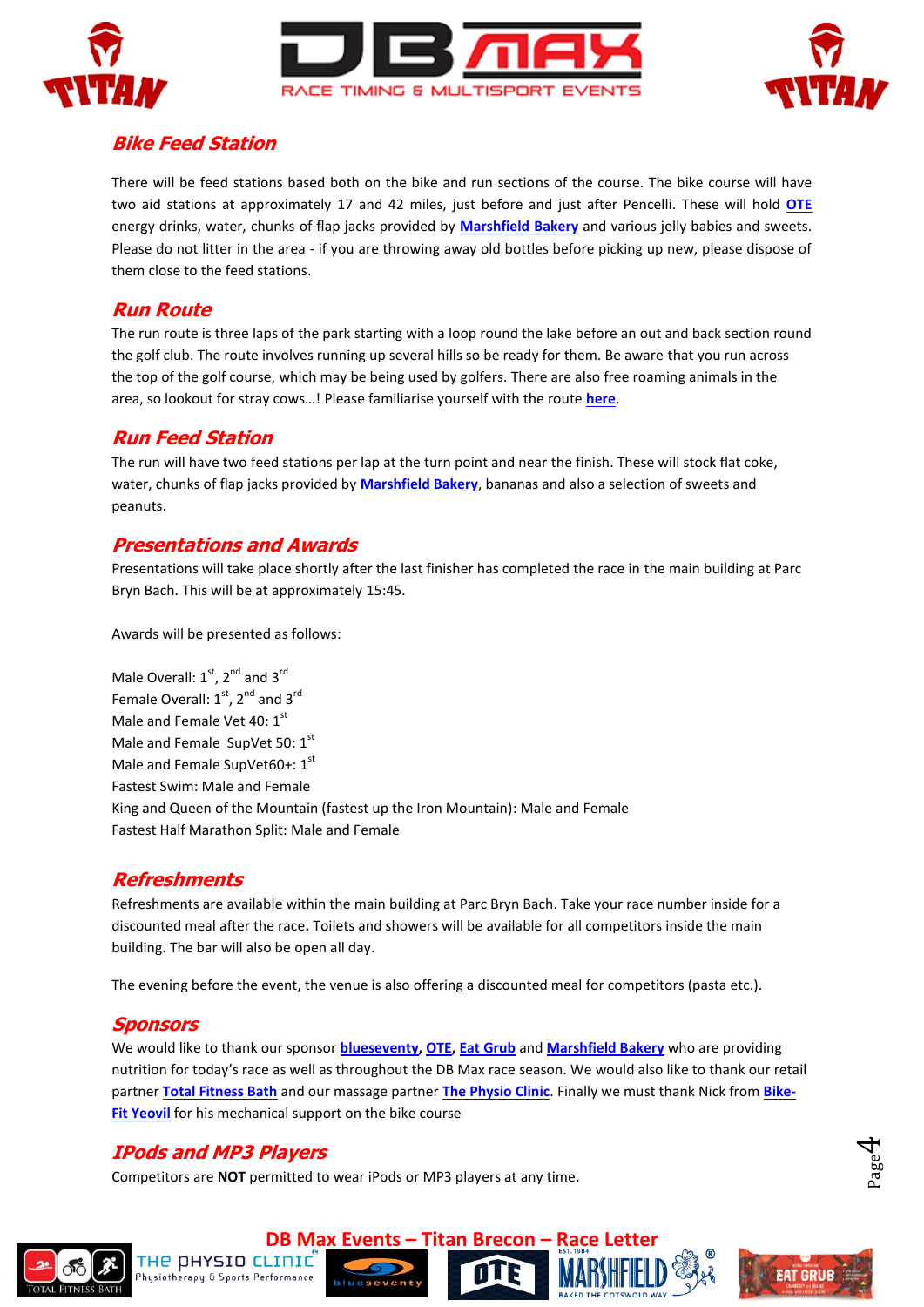





#### **DB Max Sports Timing**

**DB Max Sports Timing** will be producing the race results including splits and laps. You can follow the results live on the day **[HERE](http://dbmaxresults.co.uk/results.aspx?CId=16421&RId=6162)** and on also via our smart phone results app available at the same link.

#### **Pre and Post Race Massage**

Post-race massage is available for free from the **Physio Clinic**.

#### **Toilets and Showers**

Toilets and showers will be available for all competitors inside Parc Bryn Bach and a number of portable toilets will be available in transition and on the run route.

#### **Race Photography**

Official race photography will be provided by **[www.charleswhittonphotography.com](http://www.charleswhittonphotography.com/)** and will be viewable direct from your online results.

#### **Total Fitness - Bath**

Our retail partner **[Total Fitness -](https://totalfitnessbath.co.uk/) Bath** will be attending on the day and will have any last minute race essentials you may need.

#### **Marshals**

The Marshals make this event what it is and without them it just wouldn't be able to happen. So with this in mind, please can we ask that all competitors (if safe to do so) try and say thanks to at least one marshal on the way round the course. Show them that they're appreciated!

Also, we're always after more marshals, so if your wives, husbands, sisters, brothers, friends and so on are coming with you on the day, get them involved. They'll earn a special race tech tee-shirt as well as free entry to a future DB Max event. They'll also get a great view of the race and get to be part of the event. Please email James Higgs a[t james@dbmax.co.uk](mailto:james@dbmax.co.uk) to get involved in marshalling.

#### **Spectating**

There are certain sections on the bike course which are ideal for spectating. Maps of these are below. The run course is three laps of the lake and park grounds so is ideal for spectating.



## SPECTATOR POINT ON THE IRON MOUNTAIN







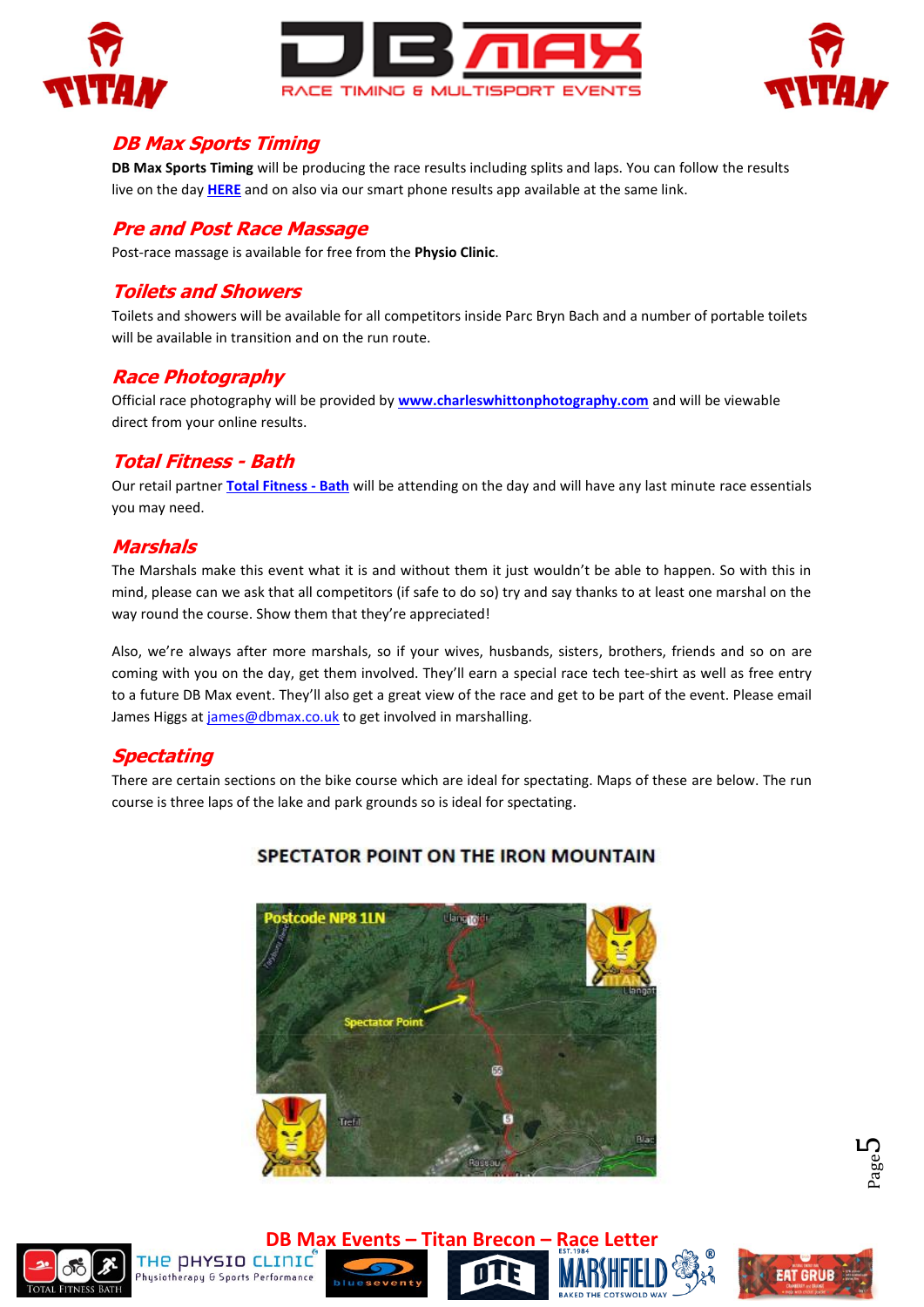





# **SPECTATOR POINT AT DEFFYNOG**



## **The Great British Weather**

THE DHYSIO CLINIC

hysiotherapy & Sports Performance

Although the race is being held at the height of the great British summer, conditions can always change, especially up on the Brecon moors. At present the forecast for Saturday is excellent with the race starting at 7am with temoeratures of 12 degrees, rising to 20 to 23 degrees whilst out on the bike course. Please dress appropriately for the conditions and keep an eye on the weather forecast on the days leading up to the event in case of a change in the forecast. If there was to be a change, it may be necessary for you to race in High-Viz clothing and with a rear light as a minimum as the weather can turn quickly in the area. Please bring these to the race.

Please ensure that you are suitably prepared both physically and mentally for a race such as this and inform us of any medical conditions we should know about. Make sure you are suitably hydrated and have taken on plenty of food. Also ensure you have appropriate sun protection and make use of the feed stations on route.

If you see another competitor who appears to be struggling please help them, then contact the nearest marshal.

**Finally, thank you for your race entry and good luck with your final race preparations. We look forward to seeing you at Parc Bryn Bach on race day!**

Ш





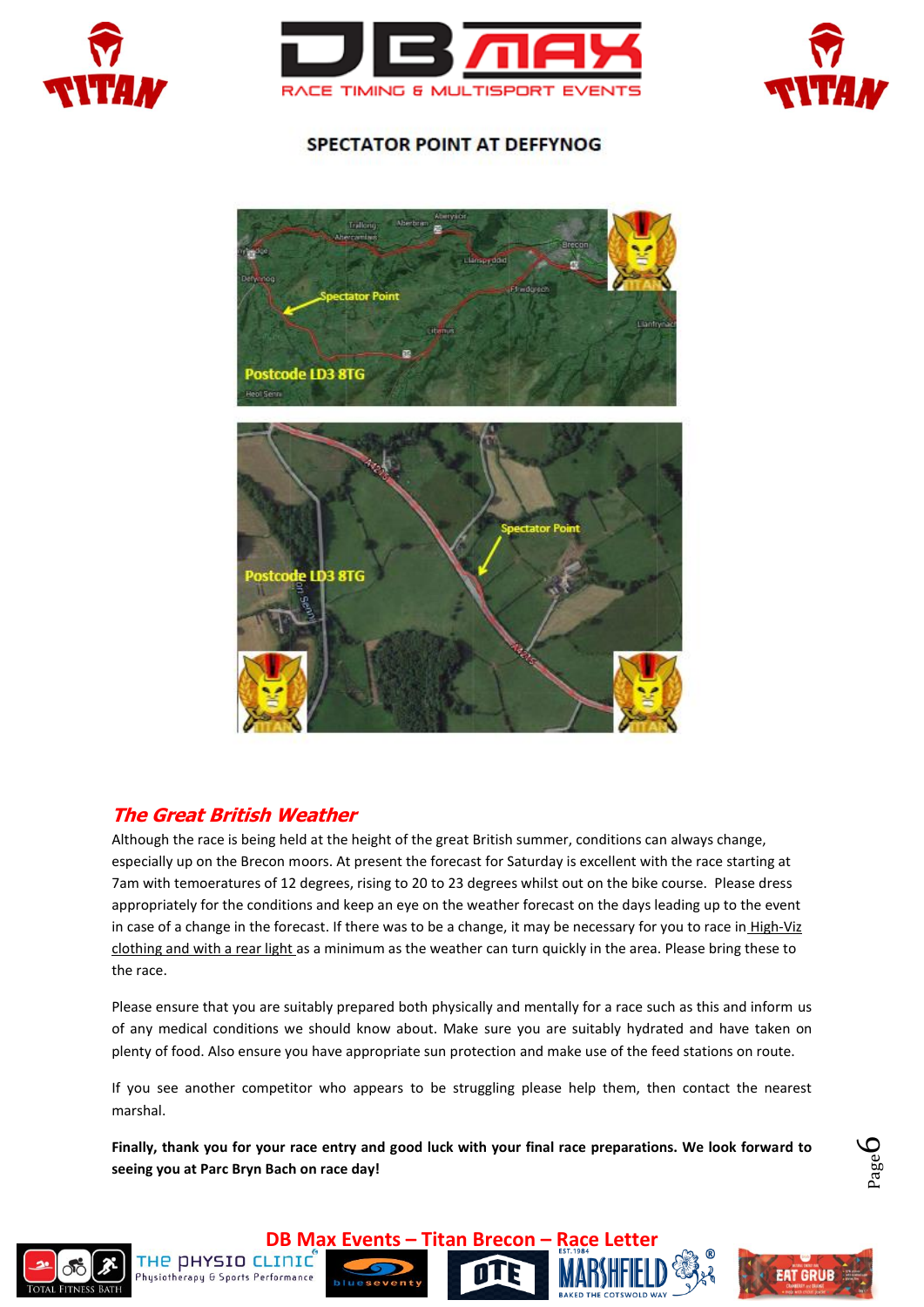



## **A word from our referee, Mike Newman…**

#### **Do you know the rules?**

I have listed some general rules to help you when competing in a DB Max triathlon. Please remember them as you may be penalised, or even disqualified if you don't observe the rules.

This document aims to acquaint you with the most widely broken rules, so you never have to see or hear from a referee and to hopefully make your race a safe and enjoyable one.

If you have any questions please do not hesitate to speak to our referee at the race.

## **General Rules and Race Conduct…**

- It is your responsibility as a competitor to know **all** the rules. As in most walks of life, ignorance is no defence.
- It is your responsibility as a competitor to know and correctly complete the full course of the event.
- Foul and abusive language is not permitted and any failure to obey a marshal, the police or a referee will lead to disqualification.
- Marshals are often volunteers, who help the event team with the running of the DB Max events. Please respect them and where possible, thank them for their efforts.
- No outside assistance is allowed at any time during your race.
- Please do not use iPods, mobile phones or any other device that may impair your hearing or concentration anywhere on the course (including transition), as this will lead to disqualification.
- When racing, you need to be aware of other competitors and the general public, both on foot and in vehicles.
- You **must** wear a safety helmet on the bike leg that is of ANSI Z90.4, SNELL B90, EN 1078 or equivalent. A CE mark is **not** an approved standard. The strap to your helmet must also be snug in its fitting and not altered in any way (definitely not elastic). Helmets will be checked when racking your bike.
- Any fittings on your bike (computers, mountain bike handlebar extensions, etc.) must be positioned so as to prevent injury in the event of a crash. All handlebars and tribars must be plugged. **This will be checked when racking your bike and you will not be allowed to race if your bike does not meet the required standards.**
- Nudity is not allowed. Competitors must keep their chest covered at all times on the cycle and the run, no matter how hot it is.
- Bikes **must** be racked on the racking provided using either the seat post, handlebars or brake levers. Bikes must not be racked anywhere else and anybody not racking in this way will be disqualified.
- Remember to place your equipment down, as thrown equipment may interfere with other athletes and lead to a penalty.
- You are not permitted to bring boxes or large bags in to transition, only a small rucksack (or similar) are permitted. If you do bring anything like this with you it will be removed.
- Competitors are not allowed to mark their position in transition with any special device, or flag etc., and must be careful not to interfere with any equipment of other athletes, either deliberately or accidentally.
- At DB Max races competitors must not remove their bike from the rack until their helmet is fastened. They must not unfasten their helmet until their bike is back in the rack.
- Race numbers must be worn and must be clearly visible at all times. They must not be altered or mutilated in any way as this will incur a penalty.
- Relays Helmets must not be worn in relay exchange zones, instead they must remain on the bike before and after relay tagging.
- You must not mount your bike until advised to do so at the bike mount/dismount line outside of transition. There must be no cycling in transition.
- Personal video recording devices are not permitted.

THE DHYSIO CLINIC

husiotherapu & Sports Performance

Littering is not permitted at any time. If litter is dropped accidentally you must pick it up.

**DB Max Events – Titan Brecon –** 





Page  $\overline{\phantom{a}}$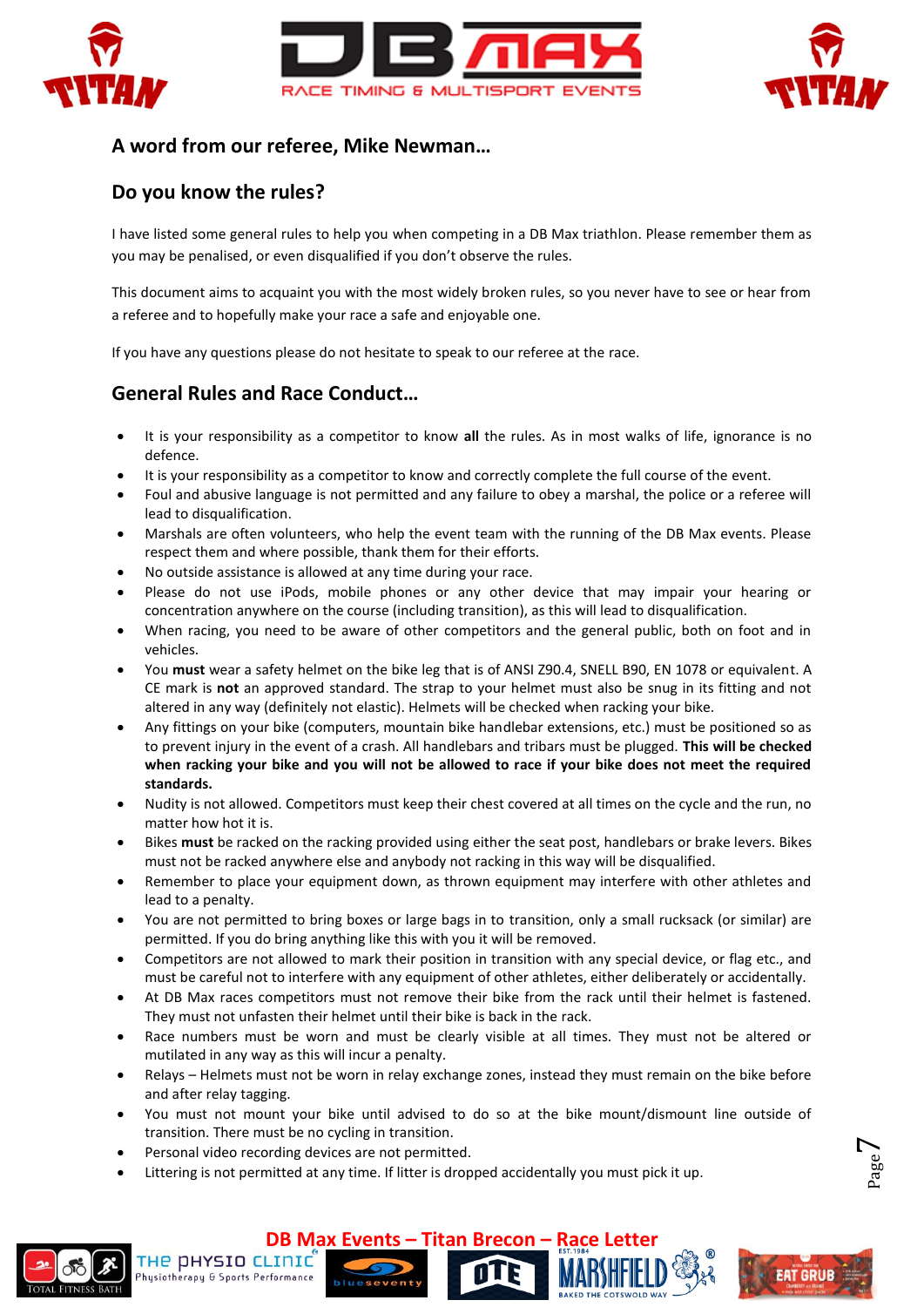





# **Drafting….**

- Triathlon is an individual sport, so in an age group triathlon, drafting (riding close to another cyclist) is forbidden. However, drafting is allowed in the run so if you must draft please do it then.
- The draft zone is an area extending from the front wheel of the leading bike to a point 12m behind it and 1.5m either side of the cyclists centre point. If you wish to overtake the cyclist in front, you have 25 seconds, which in basic terms means you have to be travelling 1mph faster than them to pass in the allotted time. If your front wheel is not passed their wheel in the allotted time you must drop back to 12m from their front wheel.
- If another rider overtakes you, it is your responsibility to drop back out of their draft zone.
- If a referee thinks you are drafting there is no appeal against the decision, so the rule of thumb is be squeaky clean. Drafting is cheating. If caught drafting once you will be penalised with a 2-minute penalty. If you get caught a second time you will be disqualified.



*As long as you read this and follow the advice given, you should always be on the right side of the rules at all DB Max races.*

*Remember, our referee will always be willing to answer any questions you may have.*

*Enjoy your race….!*